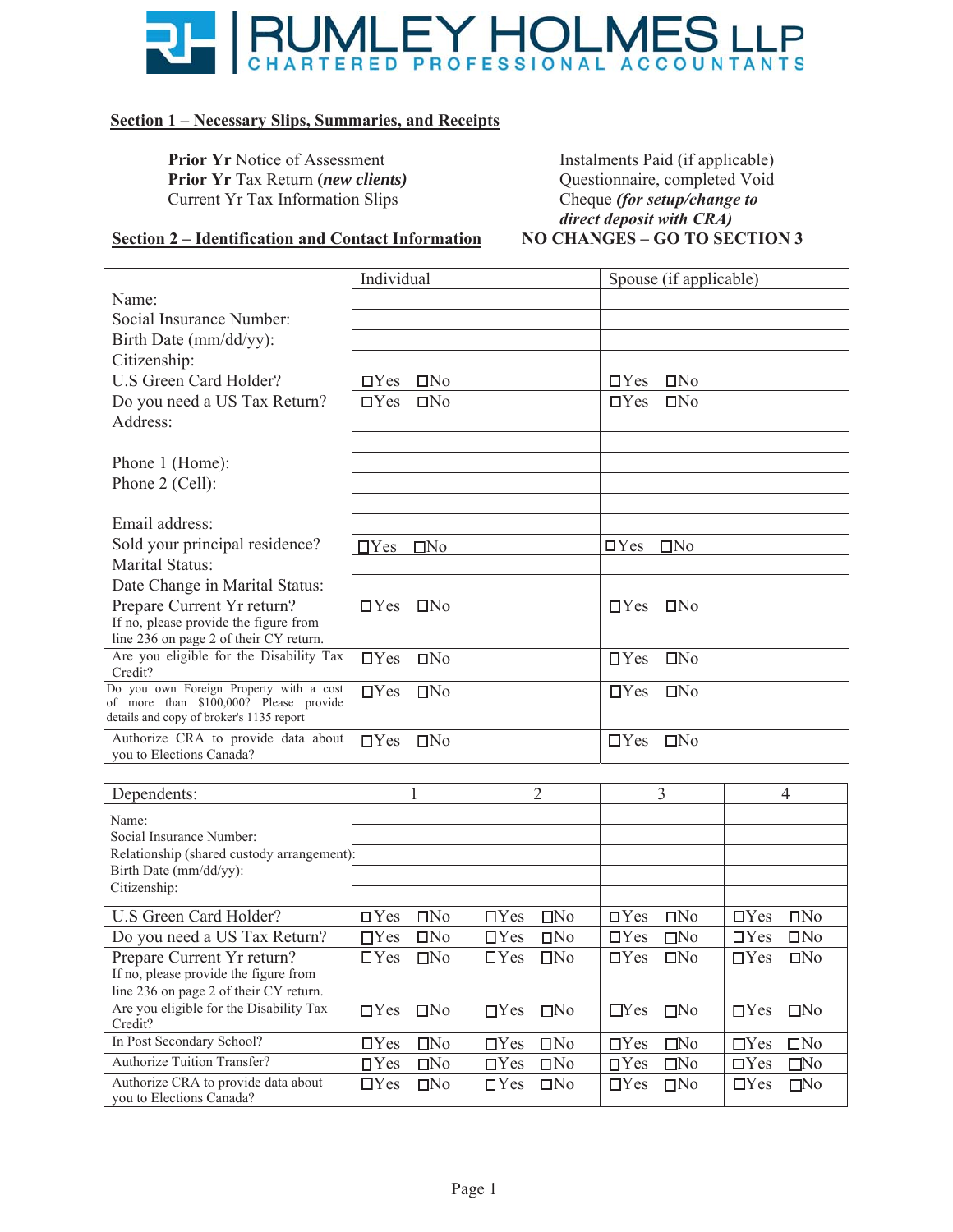# **Personal Income Tax Questionnaire**

### **Section 3 – Income and Deductions**

| <b>Income</b>                           | <b>Deductions/Credits</b><br>*** please include receipts *** |
|-----------------------------------------|--------------------------------------------------------------|
| Employment Income - T4                  | <b>Charitable Donations</b>                                  |
| Profit Sharing Income - T4PS            | <b>Political Contributions</b>                               |
| <b>Commission Income</b>                | Labour-Sponsored Funds - T5006                               |
| Old Age Security Income - T4A(OAS)      | <b>RRSP</b> Contributions                                    |
| Canada Pension Plan - T4A(P)            | Moving Expenses                                              |
| Other Pensions/Annuities - T4A          | Tuition Fees for Self - T2202A/TL11                          |
| Withdrawals from RRIF - T4RIF           | Tuition for Spouse/Dependents                                |
| Withdrawals from RRSP - T4RSP           | Union Dues/Professional Fees                                 |
| EI Benefits $-$ T4E                     | Child Care Expenses                                          |
| Workers Compensation - T5007            | <b>Interest on Student Loans</b>                             |
| Social Assistance Payments - T5007      | <b>Employment Expenses *Section 4</b>                        |
| Universal Child Care Benefits - RC62    | Alimony/Support Paid                                         |
| Dividend Income $- T3/T5$               | Disability Amount - T2201                                    |
| Interest Income $- T3/T5$               | Medical Expenses                                             |
| Limited Partnership Income - T5013      | Rent Paid                                                    |
| Alimony Income                          | Property Taxes Paid                                          |
| Self Employment Income *Section 4       | Investment Loan Interest (Non-RRSP)                          |
| Rental Property Income *Section 5       | Investment Management Fees (Nor                              |
| Sale of Real Estate *Section 6          | Seniors' Public Transit Tax Credit                           |
| Sale of Non-RRSP Stocks or Mutual Funds | Limited Partnership Issues Costs                             |
| *Section 7                              | Foreign Taxes Paid                                           |
| Foreign Source Income                   | Instalments                                                  |
| Other Income:                           | Other Deductions/Credits:                                    |
|                                         |                                                              |
|                                         |                                                              |
|                                         |                                                              |

| <b>Income</b>                 | <b>Deductions/Credits</b><br>*** please include receipts*** |
|-------------------------------|-------------------------------------------------------------|
| $e - \overline{T4}$           | <b>Charitable Donations</b>                                 |
| $n_e$ - T <sub>4</sub> PS     | Political Contributions                                     |
| e                             | Labour-Sponsored Funds - T5006                              |
| $name - T4A(OAS)$             | <b>RRSP</b> Contributions                                   |
| $n - T4A(P)$                  | Moving Expenses                                             |
| nuities $- T4A$               | Tuition Fees for Self - T2202A/TL11                         |
| RRIF – T4RIF                  | Tuition for Spouse/Dependents                               |
| RRSP-T4RSP                    | Union Dues/Professional Fees                                |
|                               | <b>Child Care Expenses</b>                                  |
| tion - T5007                  | <b>Interest on Student Loans</b>                            |
| ayments - $\overline{15007}$  | <b>Employment Expenses *Section 4</b>                       |
| e Benefits - RC62             | Alimony/Support Paid                                        |
| T3/T5                         | Disability Amount - T2201                                   |
| $\overline{3/T5}$             | <b>Medical Expenses</b>                                     |
| $\overline{Income} - T5013$   | Rent Paid                                                   |
|                               | Property Taxes Paid                                         |
| ncome *Section 4              | Investment Loan Interest (Non-RRSP)                         |
| ome *Section 5                | <b>Investment Management Fees (Non-RRSP)</b>                |
| *Section 6                    | Seniors' Public Transit Tax Credit                          |
| <b>Stocks or Mutual Funds</b> | Limited Partnership Issues Costs                            |
|                               | Foreign Taxes Paid                                          |
| :ome                          | Instalments                                                 |
|                               | Other Deductions/Credits:                                   |
|                               |                                                             |
|                               |                                                             |
|                               |                                                             |
|                               |                                                             |

Any other information you feel may be important for income tax filings?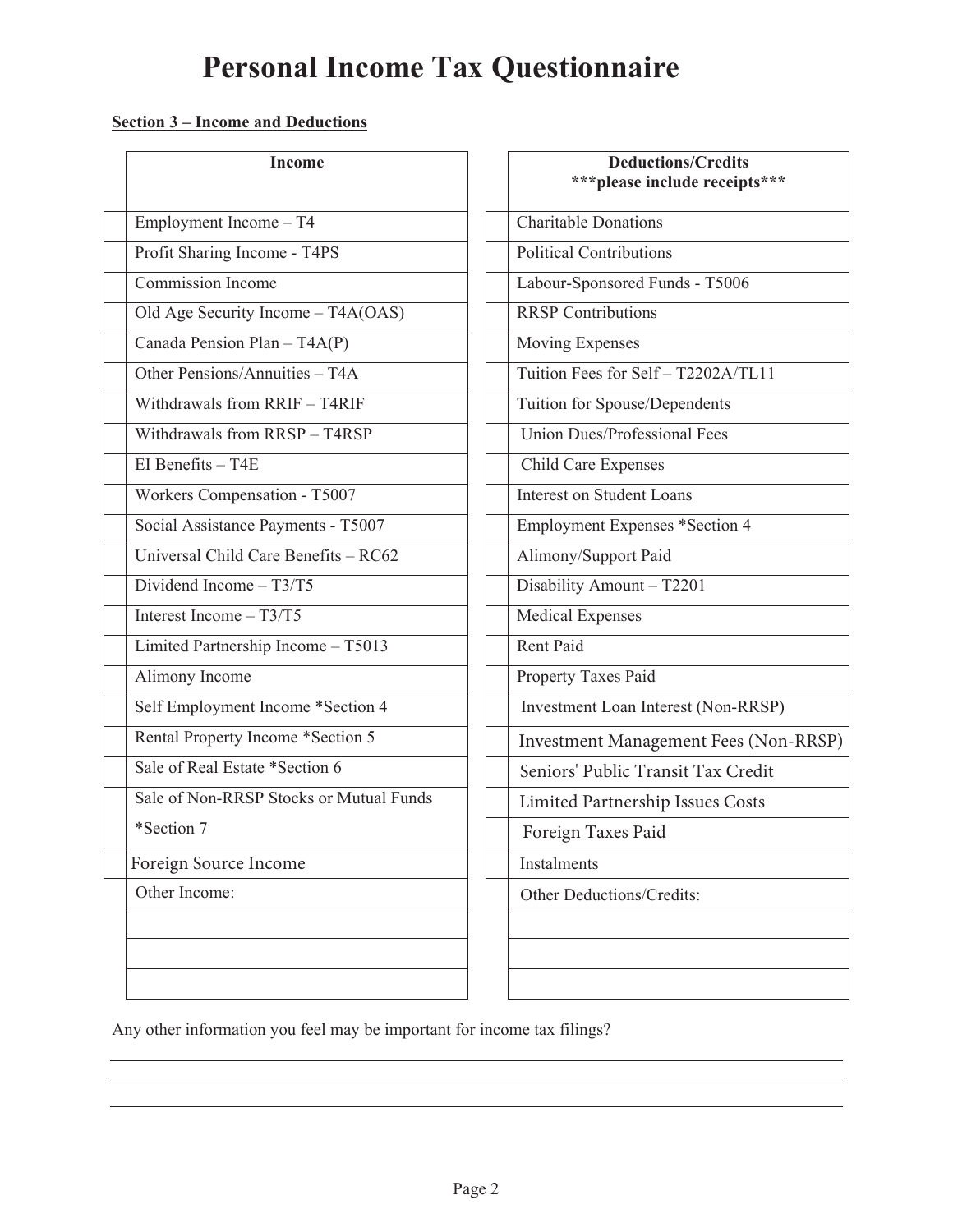## **Personal Income Tax Questionnaire**

#### **Section 4 – Employment Expenses/Self Employment** *Please attach a separate paper if need be*

#### **Employment Expenses**

- 1. Please ensure that you have signed a *T2200 Declaration of Employment Conditions.* Provide us with a copy, and keep the original should the government ask for you to substantiate this claim.
- 2. Did your employer provide you with an automobile?  $\square$  No (Please complete **Section 4B)**  $\square$  Yes
- 3. Is your employer registered for HST?  $\Box$  Yes  $\Box$  No
- 4. Were you reimbursed by your employer for part or all of expenses?  $\Box$  All Reimbursed  $\Box$  Not reimbursed  $\Box$  Partly (If not reimbursed or partly, please complete **Section 4C**)
- 5. Were you required to operate an office from your home?
	- Yes (Please complete **Section 4D**) No

#### **Self Employment Income and Expenses**

| Please fill the details in below: |                                                   |                        |  |
|-----------------------------------|---------------------------------------------------|------------------------|--|
| Name of Business:                 |                                                   | Type of Business:      |  |
| Address:                          |                                                   | Percentage Owned:      |  |
|                                   |                                                   | Joint Owner's Name(s): |  |
|                                   | Revenue from Self Employment: (excluding HST): \$ |                        |  |
| HST Collected: \$                 |                                                   |                        |  |

- 2. Did you use an automobile for business?  $\Box$  Yes (Please complete **Section 4B)**  $\Box$  No
- 3. Are you registered for HST?  $\square$  Yes  $\square$  Yes, but I have filed my own return  $\square$  No
- 4. Please complete the expense sheet in **Section 4C**.
- 5. Did you have a home office?  $\Box$  Yes (Please complete **Section** 4D)  $\Box$  No

| <b>Section 4B</b>                                 |             | <b>Section 4C</b>          |                                            |    |  |
|---------------------------------------------------|-------------|----------------------------|--------------------------------------------|----|--|
| <b>Automobile Expenses</b>                        |             |                            | <b>Employment/Self Employment Expenses</b> |    |  |
| Year and Make:                                    |             |                            | Accounting/Legal Fees:                     |    |  |
| Purchase Price:                                   | S           |                            | Advertising:                               |    |  |
| Year Purchased:                                   |             |                            | Licenses/Dues/Fees:                        | \$ |  |
| Total km driven in the year:                      |             |                            | Insurance:                                 | \$ |  |
| Km relating to Employment or Business:            |             |                            | Interest/Bank Charges:                     | \$ |  |
|                                                   | Total       |                            | Meals/Entertainment:                       | \$ |  |
| Fuel:                                             |             |                            | Office Supplies:                           |    |  |
| Repairs/Maintenance:                              |             |                            | Lodging/Travel:                            | \$ |  |
| Insurance:                                        | \$          |                            | Parking:                                   | \$ |  |
| Licensing:                                        | S           |                            | Rent:                                      |    |  |
| Loan Interest:                                    |             |                            | Salaries*                                  |    |  |
| Lease Payments*:                                  | \$          |                            | Telephone:                                 |    |  |
| Auto Club Membership:                             | \$          |                            | Other:                                     | S  |  |
| $407$ ETR:                                        | \$          |                            |                                            |    |  |
| Any 'per km' allowance received:                  | $\mathbf S$ |                            |                                            |    |  |
| *If leased, provide a copy of the lease paperwork |             | Total Amounts Reimbursed** | \$                                         |    |  |
| **If a vehicle was disposed of                    |             | *Self Employment Only      | **Employment Only                          |    |  |
| in the year, please provide details               |             |                            |                                            |    |  |

| <b>Section 4D – Home Office Expenses</b>                        |  |                      |  |  |  |  |
|-----------------------------------------------------------------|--|----------------------|--|--|--|--|
| Percentage of Dwelling used for Business or Employment:<br>$\%$ |  |                      |  |  |  |  |
| Total for year<br>Total for year                                |  |                      |  |  |  |  |
| Heat:                                                           |  | Mortgage Interest:   |  |  |  |  |
| Hydro:                                                          |  | Property Taxes/Rent: |  |  |  |  |
| Maintenance/Repairs:                                            |  | Insurance:           |  |  |  |  |
| Water:                                                          |  | Other:               |  |  |  |  |